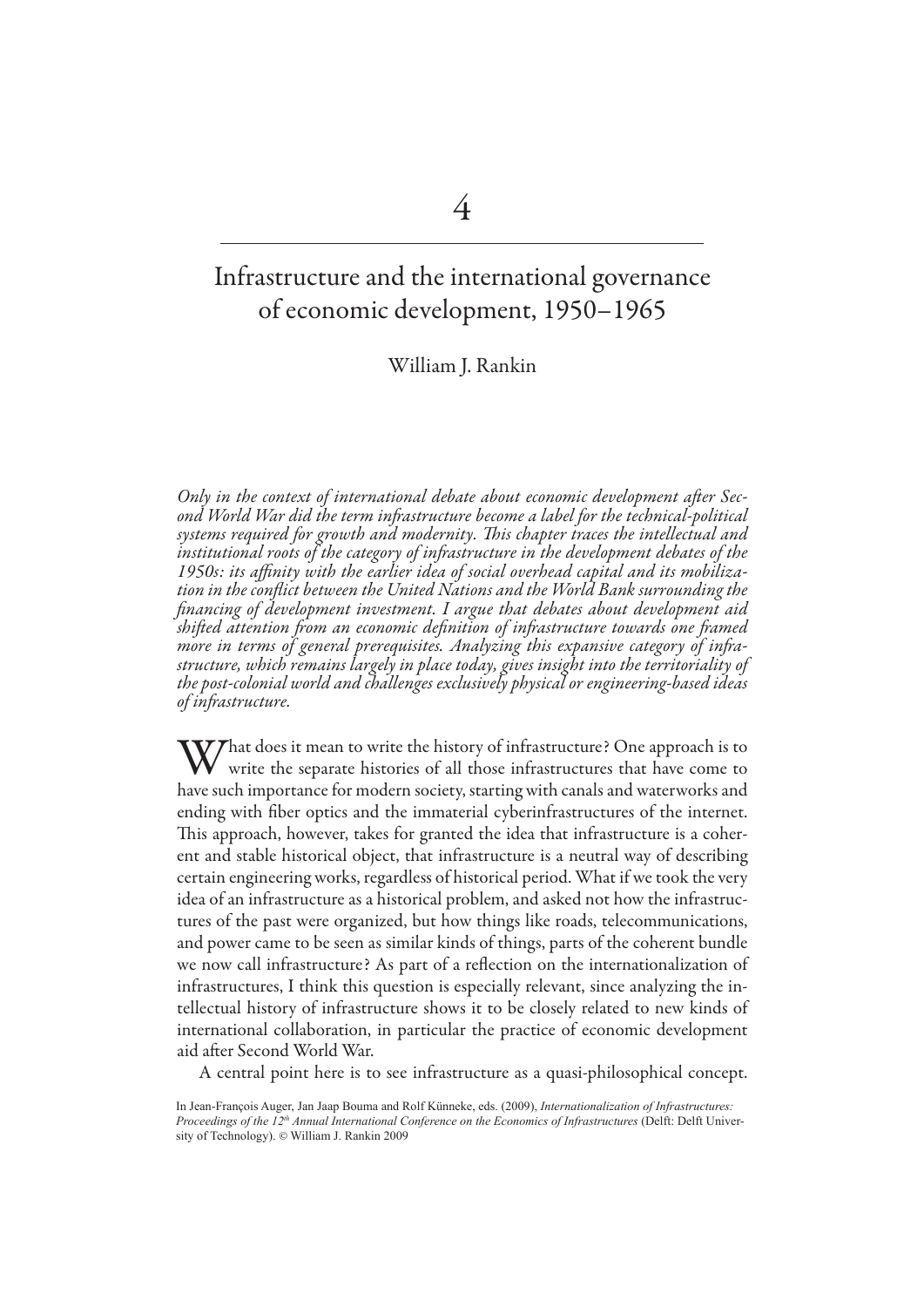Even though it often seems merely a simple label for certain large-scale systems of transportation and communication, I want to focus less on which things are labeled as infrastructure than on how the category is defined and understood. Infrastructure involves a separation of human activity into two categories: the supportive and the supported. The boundaries of infrastructure are thus defined in terms of a vertical, gravitational metaphor: infrastructure is fundamental, basic, foundational, and it is as necessary for its superstructure as a solid foundation is for a building. Karl Marx used a similar metaphor for describing society in general, where an economic base determines the nature of the cultural-political superstructure.1 The modern category of infrastructure, however, is more complex than this, as it blurs the distinction between physical and metaphorical support. The support provided by railroads and hydroelectric plants is undoubtedly metaphorical, yet immaterial infrastructures (such as standards) seem in turn to refer, metaphorically, to the physicality of steel and concrete.

Note how different this is from the horizontal metaphor found in networks: even though an electric grid can be seen both as a network and as infrastructure, as a network it is defined by connections and pathways through which something circulates, while as infrastructure it is defined by its supportive relationship to other economic activities (Dupuy 1988; Curien 1993; Offner 1999). Although network effects can lead to the same conditions of natural monopoly found in many infrastructures, they are philosophically quite different. Economically, too, they are defined by different considerations of cost, price, scale, and relationship to the state.

Infrastructure is also quite different from other categories which happen to label many of the same things—categories such as public works, public utilities, or natural monopoly. Without too much simplification, one could distinguish these categories by their associated economic variable. Public works, for example, is largely a question of labor—labor deployed by the state, especially in times of crisis. Public utilities are a question of price: a way of justifying price regulation to ensure that socially sensitive services are not interrupted by cyclical economic fluctuations. Natural monopolies, in turn, are a function of the supply–demand curve (Robinson 1928; Porter 1995; Mosca 2006). In contrast, the category of infrastructure has its roots in a debate about cost, where the business logic of overhead accounting came to be applied to entire national economies.

The question of cost is also what separates the modern concept of infrastructure from earlier uses of the word. The word infrastructure, as others have pointed out, can be traced back to French railroad engineering in the late nineteenth century,

<sup>1.</sup> Marx used the terms *Basis* and *Überbau* in the foreword to his 1859 Zur Kritik der Politischen Ökonomie. Beginning in the late nineteenth century, *Basis* was sometimes translated (somewhat incorrectly) into French as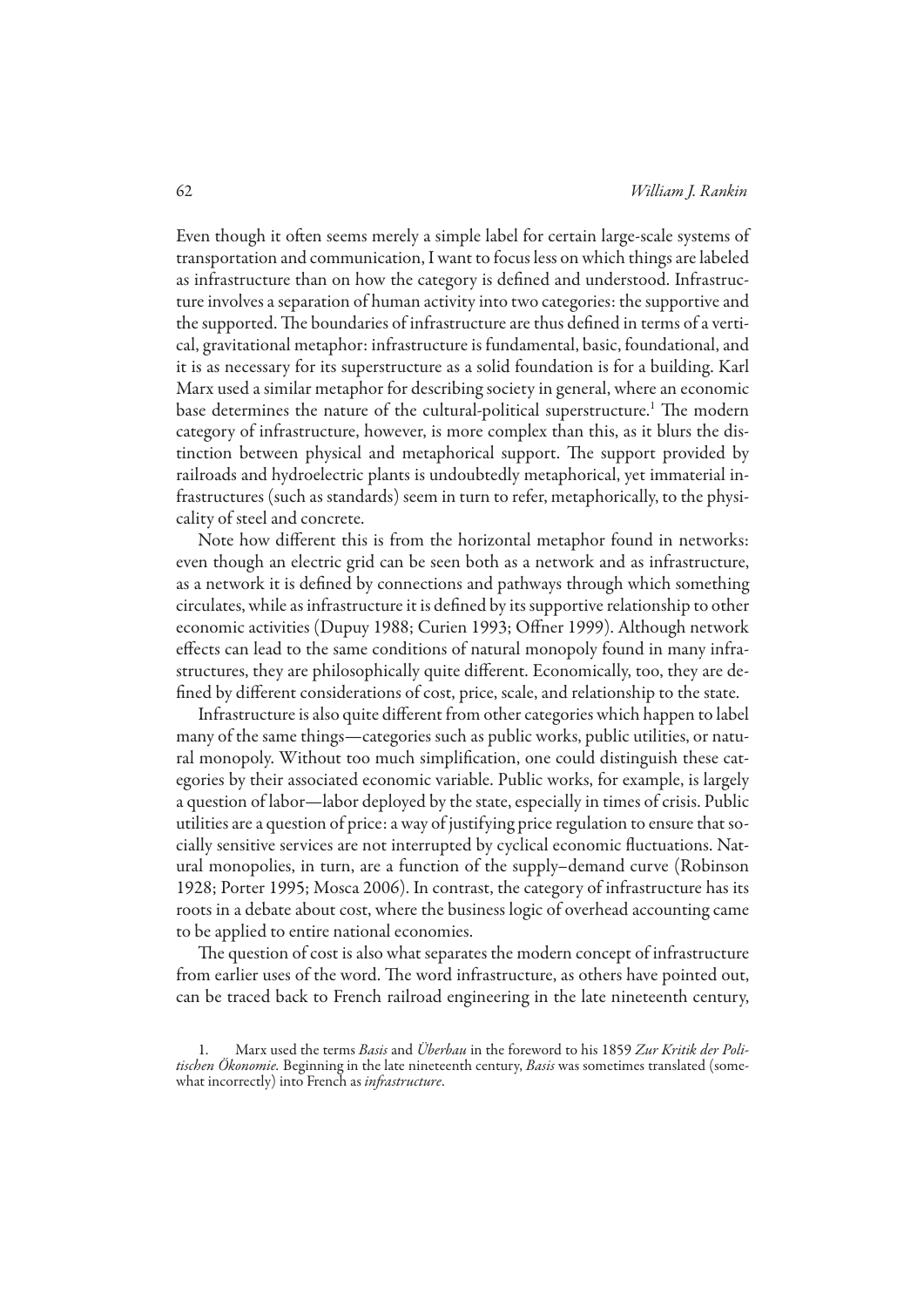and infrastructure was an important category in French, in a variety of domains, long before it began to be used in other languages after 1950 (Laak 1999).<sup>2</sup> But nowhere in these earlier uses of infrastructure can one find the idea that large-scale engineering systems, especially those of transportation and communication, together constitute a supportive base for other kinds of economic activity. It is only in the 1950s discussion about international financing for economic development that infrastructure becomes recognizable as a concept relating engineering to larger socioeconomic concerns.3

I have two goals in this chapter. First is to sketch how the concept of infrastructure emerged from intellectual and institutional debates about development. I argue that infrastructure should be understood as the reification of the concept of social overhead capital used by development economists, and that this reification took place as a result of a struggle over the financing of international aid, with the United Nations (un) and the World Bank as the major players. Second, I want to argue that we should take the link between infrastructure and early development economics quite seriously, to see infrastructure codifying and reproducing certain ideas about the role of the state, territorial sovereignty, and socioeconomic modernization. In short, I want to suggest that infrastructure be understood as an inherently international category. Or better still, as a post-national one—one signaling the increasing misalignment between bounded geographical units, cultural groups and economic markets.

## Early development economics and social overhead capital

The category of infrastructure only began to be used in development economics near the end of the 1950s; its immediate predecessor—and in many respects its direct synonym—was the notion of social overhead capital, which came into wide use in the early part of the decade (Greenwald 1965). Social overhead capital, as the phrase implies, refers to capital that is not attributable to any one productive activ-

<sup>2.</sup> Dirk van Laak focuses on railroad engineering. In addition to railroading, where it was in use by the late 1860s, the word was also used in geology, archeology, aviation, and maritime engineering to mean literal substructure. It was used metaphorically in many areas, including philosophy (especially in discussions of Marxism), political science, and psychology.

<sup>3.</sup> Based on searches of full-text newspapers, periodicals, and books. The closest relatives to modern ideas of infrastructure in French are found in general discussions of the foundations of society and government (from the late 1930s) and in the coordination of various engineering systems for aviation (from the late 1920s). The term infrastructure was also used by the Western European Union and North Atlantic Treaty Organization (NATO) (in French and English) to refer to their coordinated heavy-construction programs in western Europe, from roughly 1949. In the popular press, however, this was seen as NATO-jargon, and in English-language discussions of development the word was treated again as a neologism in the late 1950s.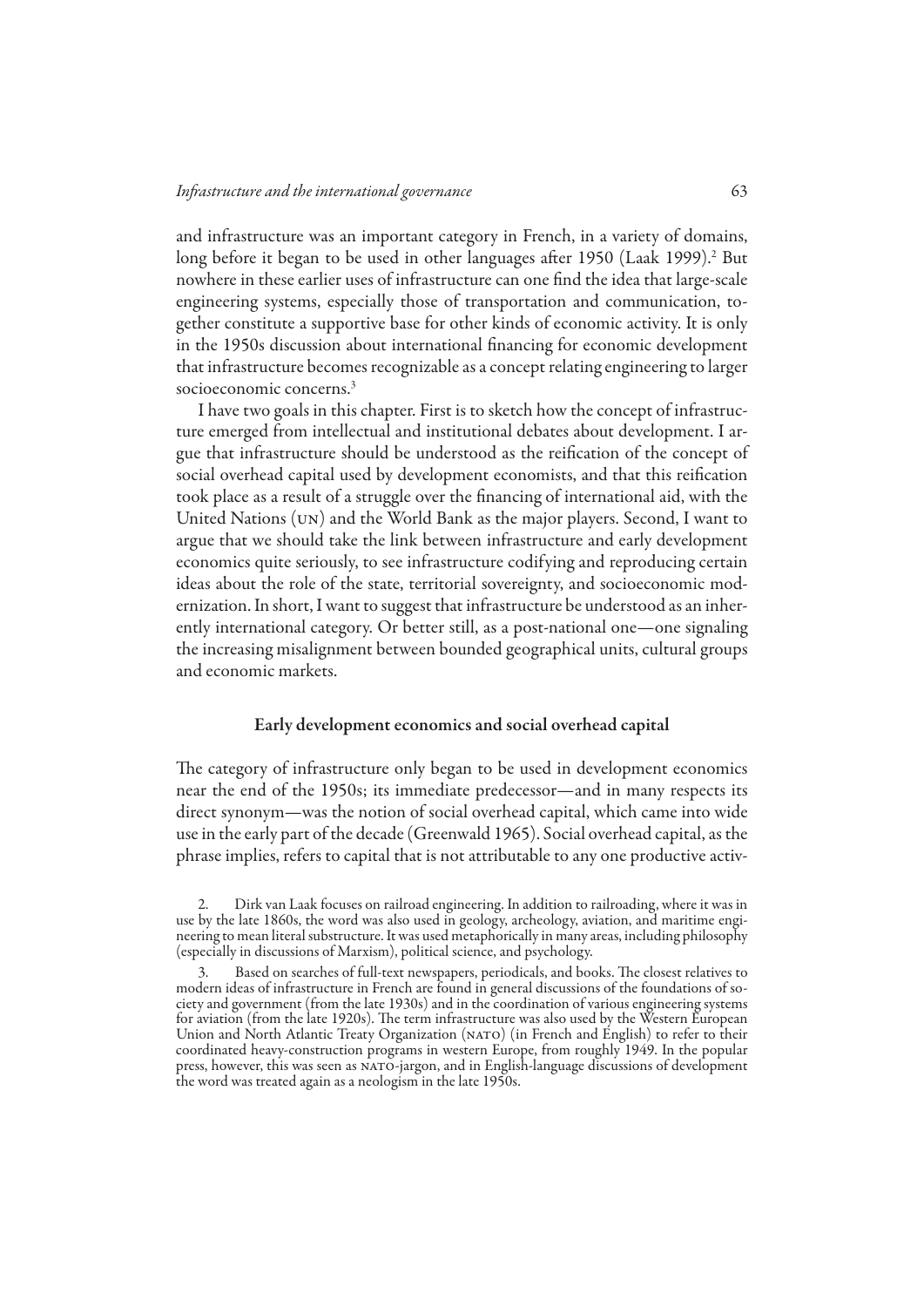ity (hence overhead), and is shared between many individual enterprises (hence social). It initially referred mostly to systems of transportation, communication, and power, but by the mid-1950s it was being used to label many other systems that fit the same logic, including education, government services, and even the rule of law. The idea of social overheads can be traced back at least to the 1920s, but in development economics it took on a new importance through its relation to capital, especially in the work of the World Bank and the modernization theory of writers like Walt Rostow.

The first important point about social overhead capital is that it did not originate from within academic development economics. Early development theory is often portrayed as infrastructure-centric; if there is a single theory that stands for the economic thought on development in the 1950s, it is the 'big push', where a huge infusion of lumpy infrastructure capital is seen as necessary for overcoming the vicious circle of low productivity, low savings rate and low investment thought to exist in underdeveloped countries. This theory is most closely associated with the work of Paul Rosenstein-Rodan, especially his 1943 article on industrialization in eastern Europe, but the contemporary work of Eugene Staley or Kurt Mandelbaum is seen as espousing a similar view (Arndt 1973; Meier 2005). Reading this work from the early 1940s, however, it is difficult to find any great interest in what was later called infrastructure. All these authors call attention to basic services like roads or power; but it would be more apt to characterize this early work as a call for overall central planning, rather than the kind of infrastructure-type investment typical of development work in the 1950s. Mandelbaum's interest in basic services, for example, is essentially a call for Keynesian deficit spending, while Rosenstein-Rodan is in fact quite critical of the idea of basic industries altogether. The conclusion of his 1943 paper is instead that the entirety of east and southeast Europe should be treated as one large corporation—what he called the Eastern European Industrial Trust—and subjected to total planning. In his paper, infrastructure industries like transportation or power were treated very similarly to productive or service industries; the goal was overall balance of all sectors (Rosenstein-Rodan 1943; Mandelbaum 1947: 5).

Evidence suggests that the idea of social overhead capital emerged instead as a kind of working theory among the staff of the World Bank. As Albert Hirschman one of the most prominent critics of early development thought—put it, social overhead capital 'can be operationally defined as comprising those activities for the financing of which the [World Bank] shows a pronounced preference, just as the behavioral sciences have been said to comprise all those endeavors which manage to obtain financial support from the Ford Foundation'—and indeed many of the earliest articles to use the phrase in the 1950s were written by World Bank staff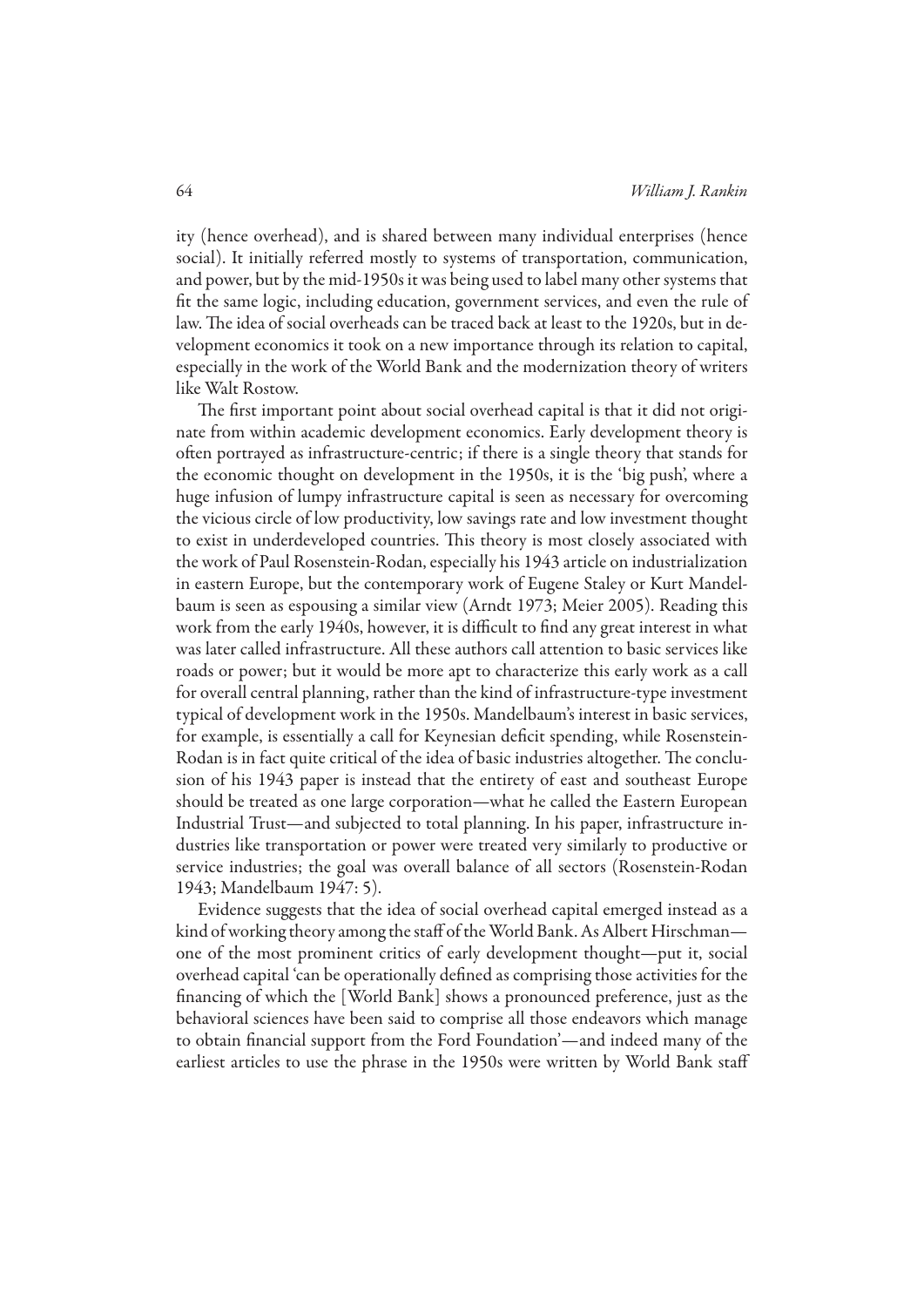(Adler 1952; Hirschman 1958: 83). Famous for its resistance to academic economics in its early years, the appeal of the Bank's idea of social overhead capital was not its logic—which, Hirschman argued, was 'far from compelling'—but rather its usefulness as a heuristic for justifying how Bank funds were being used. This posthoc theorization is not surprising, since during its first decade the Bank's greatest concern was the viability of its bond issues and its credibility with the private banking establishment in the United States. As an institution staffed almost entirely by Americans, and headquartered in Washington, DC, it was also careful to avoid any projects that suggested state ownership of industry. Thus almost by necessity, its early development work was focused on discrete projects that seemed somehow 'public,' but could be evaluated using the typical tools used by bankers—projects like railroads, power plants, or irrigation (Mason and Asher 1973).

Despite the Bank's own statements about the importance of private enterprise over state-controlled industrialization, however, its emphasis on social overhead capital suggests that its political-economic assumptions were not terribly different from those of the more radical planners. Indeed, the Bank's counterposing of 'national overhead' to 'directly productive activities' indicates a predilection for seeing the state as a business rather similar to Rosenstein-Rodan's call for a single Eastern-European trust. The difference was not the nature of the state, but simply the role of government: if the solution to industrializing 'backward' areas was to treat entire countries or regions as one large business, the World Bank positioned itself (and its recipient governments) as top management; private enterprise would be responsible for day-to-day operations. Social overhead capital was thus a way of marrying the central-planning focus of economists like Rosenstein-Rodan with a post-Keynesian division between public and private.

The reason I stress this affinity between social overhead capital and anti-liberal concepts of the state is not to suggest that it signalled a great departure from contemporary notions of public and private; but to highlight the fact that thinking in terms of social overhead is not a neutral political-economic stance. Prior to the early 1950s, the most thorough treatment of the larger economic implications of overhead was John Maurice Clark's 1923 book, *Studies in the Economics of Overhead Costs*; his chapter on the 'Costs of Government as Overhead Outlays' makes this point quite clear. As Clark put it, to 'think . . . of the nation as a business house' means to 'disregard the traditional boundaries between the private and public economies' (Clark 1923: 451–2). Instead of seeing a separation of political and economic spheres, one would be compelled to 'regard government as a productive economic agency of a vital sort, a partner of industry, provider of some of the most vital factors of production' (Clark 1923: 453–4). This is more than a call for regulation, deficit spending, or government provision of public works; it is a realignment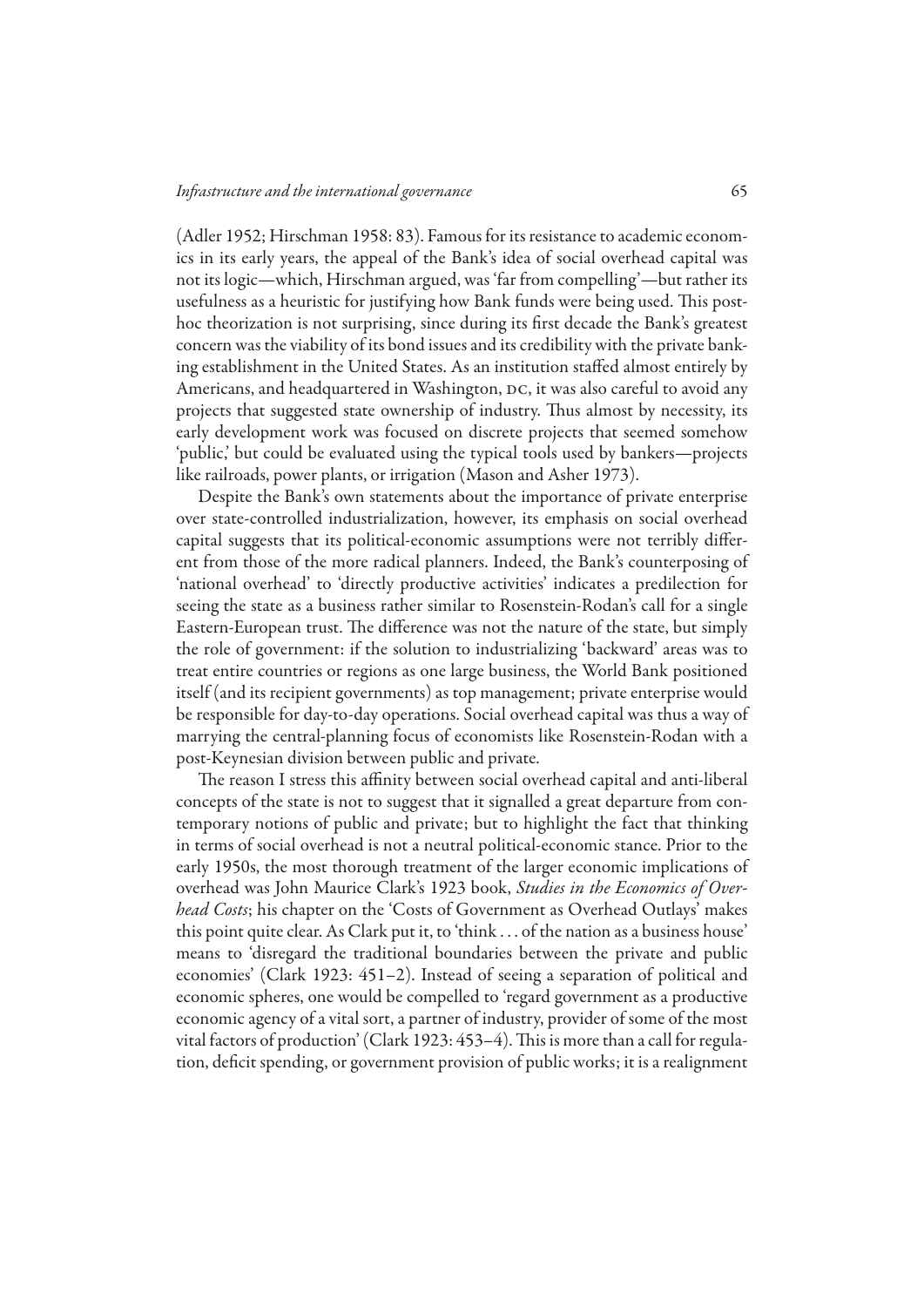of public and private around questions of cost, where public refers to those costs for which social return exceeds private return.<sup>4</sup> Perhaps most interesting here is that in the dozen or so examples that Clark gives of social overheads, only one—roads has anything to do with construction or large-scale engineering.

What separated the World Bank from earlier writers like Clark was the idea that social overhead was not just a kind of cost, but a kind of capital. Indeed, the reputation of the 1950s as the decade of infrastructure largely stems from the Bank's ongoing focus on large-scale construction works at the expense of agriculture or social programs. In general discussions of development, however, writers began to slide between 'social overhead capital' and 'social overhead' as if they were the same thing, and by the mid-1950s the cost-accounting logic of overhead came to problematize the Bank's own emphasis on physical construction. Just as Clark had included traffic regulations, census statistics, and pure-food inspections in his list of government overheads, writers on development began to see things like agricultural research and primary education as potential sites of investment—as types of capital. In a 1953 review of the World Bank's development plan for Mexico, for example, social overhead was taken to include not just transport and power, but also education. Similarly, an analysis of the Japanese legacy in Formosa, also from 1953, included maps and geological surveys as social overhead among a longer list of physical engineering works (Ginsburg 1953; Mosk 1953). Overhead, in other words, soon exceeded the bounds set for it by the World Bank.

The clearest installation of the idea of social overhead capital into development theory is found in the work of Walt Rostow, the most prominent of the modernization theorists of the 1950s and 1960s (Gilman 2003). In his 1956 article on 'The take-off into self-sustained growth,' which introduced the staged theory of development later made famous by his 1960 book, a certain amount social overhead capital—in transport, power, education, etc.—is seen as necessary for moving from the stage of preconditions to the stage of take-off. It is in Rostow, much more than Rosenstein-Rodan or even the Bank, that we find the idea that large overhead outlays—what he calls 'lumpy overhead capital construction of long gestation period'—must precede development, and that 'it is the inescapable responsibility of the state to make sure the stock of social overhead capital required for take-off is built' (Rostow 1956: 30, 40; Rostow 1960: 30). Rostow's main move is to transform what for Clark was largely a question in steady-state economics into a dynamic theory, with overhead being given temporal priority. Regardless of its merits as a theory of growth, the result of this is to make the overhead–productive distinction appear as

Social cost-benefit analysis was hardly new—it was, for example, the basis of Dupuit's 1844 analysis of public works. Mill justifies the overall role of the government in similar terms. Manuela Mosca (2006) gives other nineteenth-century examples. What distinguishes Clark and the idea of social overhead is its business logic.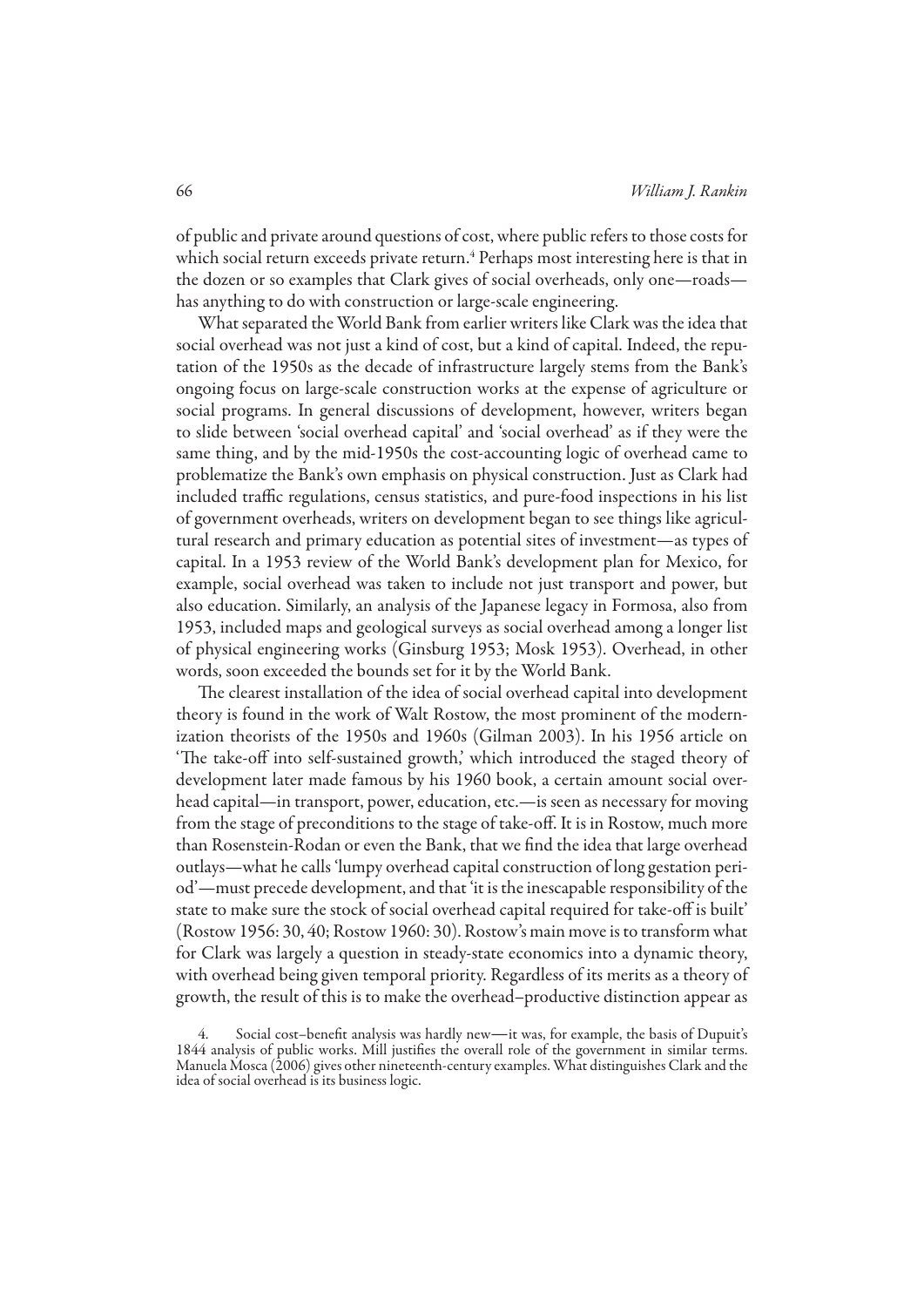one of scale and gestation period (that is, as quantitative properties of certain kinds of built works, railroads being Rostow's paradigmatic example) rather than as one of social cost–benefit analysis—despite the fact that he himself sees education as overhead capital.<sup>5</sup>

As an integral part of the debate on economic development, the idea of social overhead capital thus solidified two positions that are important for understanding the category of infrastructure. First, it encapsulated a particular theory of the state. The purview of the overhead state is not defined as a middle position between interventionism and laissez-faire—both of which imply a separation of political and economic—but in terms of economic factors alone. What this means, however, is that the political division between public and private becomes secondary to (and potentially misaligned with) the economic division between overhead and productive. (Privatized infrastructure is relatively common; private public works are a logical impossibility.) Second, in the practice of the World Bank or the writing of social scientists like Rostow, we see the cost logic of overhead intermingling with considerations of the scale, fixity, or physicality of capital. The temporal concern with prerequisites heightens this tension. What this means is that there were soon multiple ways of defining the boundary between overhead and directly productive costs: via ideas of public, social cost–benefit analysis, temporal priority, or the physical features of certain engineering works. Despite the basic business metaphor, social overhead capital was never strictly an economic proposition. Its ambiguities were reasonably apparent in the discussion of social overhead capital; with infrastructure, they are much less so.

# Development institutions and the politics of infrastructure

At the same time that development economists began to suggest that social overhead was the key to economic growth, a much wider-ranging debate was taking place at the international level about the kinds of institutions best suited to administer aid. Just a few years after the 1946 creation of the World Bank at Bretton Woods, there were proposals from high-level committees in the UN and the United States for creating new organizations that could provide types of aid that the World Bank could not. These debates were largely triggered by President Harry Truman's 1949 Point Four speech about the need to spread science and technology to the underdeveloped world, but they lasted through the entirety of the 1950s, and it was only with the creation of the International Finance Corporation and the International Development Authority as part of the World Bank system, and the creation

5. Albert Hirschman (1958) makes a similar observation; he is especially critical of the idea that social overhead capital must necessarily precede other kinds of investment.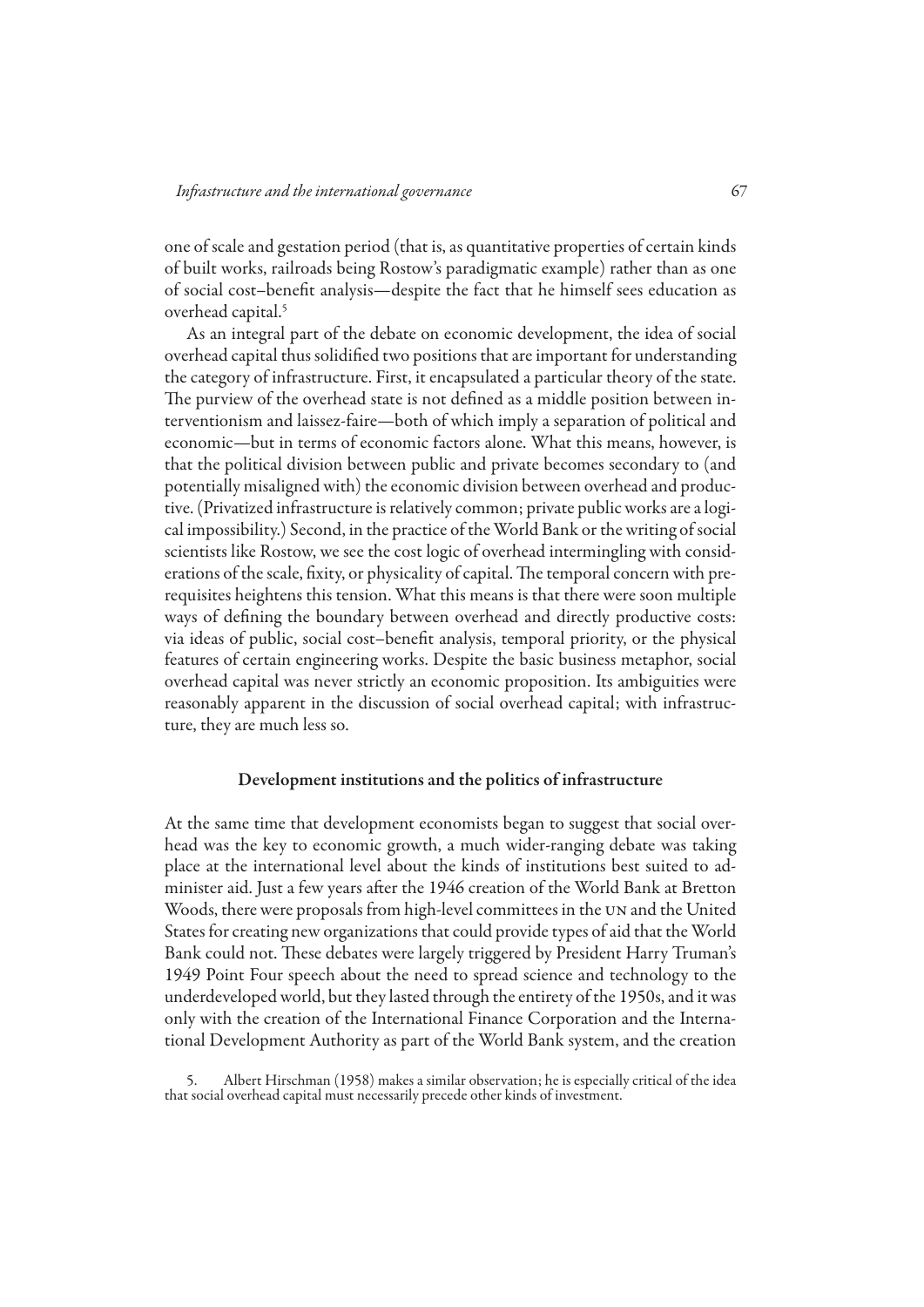of the two predecessor organizations of the un Development Programme, that the constellation of international development institutions that we know today was solidified.<sup>6</sup>

It was out of this debate that infrastructure emerged as the wide-ranging category I described in my introduction. The debate radicalized the ambiguities of social overhead capital, making infrastructure seem both more physical and more like a catch-all category of prerequisites. In particular, it was the subtle politics that took place between the un and the World Bank about concessionary loans that reified social overhead capital into infrastructure, detaching it from a discussion within economics and replacing the business metaphor of overhead with a more straightforward metaphor of physical support.

The 1955 un report that first introduced the French word *infrastructure* into the English-speaking development discourse was concerned with the viability of proposals to create a fund for financing economic development as part of the un system. This proposed fund—known as Special United Nations Fund for Economic Development (SUNFED)—was designed to fill a gap in the existing landscape of economic development institutions. Dividing international aid into bilateral and multilateral, and likewise into market-rate loans and concessionary aid, there were institutions filling three of the four possible slots. The World Bank was a source of multilateral loans at market rates, and several countries had agencies for providing bilateral aid of all kinds.7 What was missing was a multilateral institution that could provide aid for worthwhile projects that could not satisfy the World Bank's criteria for a viable loan; this was the empty slot that SUNFED was designed to fill. One persistent source of controversy, however, concerned the appropriate form for concessionary aid: whether aid should take the form of 'soft' loans (loans made at below-market rates, or with extended grace periods and payback schedules) or should only be given as outright grants-in-aid. In the early 1950s, the Bank was vehemently opposed to soft loans, while many developing countries and un officials preferred them as a way of avoiding the aura of charity that might accompany grants-in-aid (Caustin 1954; Mason and Asher 1973: 382–9).8

The use of the word infrastructure in the 1955 SUNFED report can be seen as

<sup>6.</sup> Naturally, organizations with more limited memberships were are also important, notably the Organization for Economic Co-operation and Development Assistance Committee and the various regional development banks; non-governmental organizations have likewise become increasingly influential.

<sup>7.</sup> Notably the United States Export-Import Bank for market-rate loans, the various grantsin-aid programs of the US State Department and Mutual Security Agency, and the various funds and banks of the United Kingdom, France, and other colonial powers.

<sup>8.</sup> Another important point of controversy was about apportioning voting rights between donor and recipient countries, and the inclusion of communist countries (the Eastern Bloc did not participate in the World Bank or the International Monetary Fund).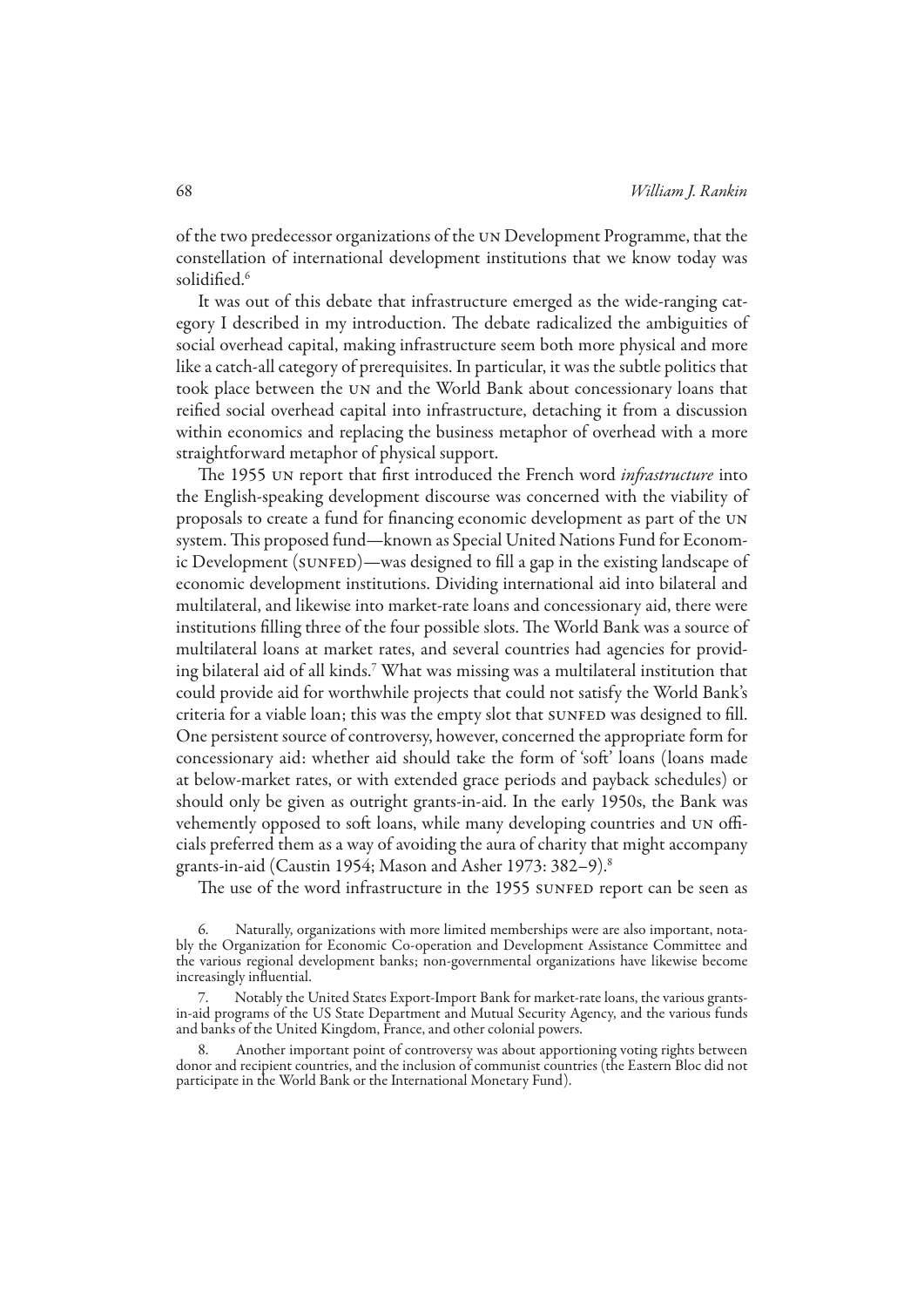an attempt to deflect this disagreement. Earlier proposals for SUNFED-like organizations had largely defined the role of the proposed fund in terms of financing. The problem, as they identified it, was that worthy projects which were non-selfliquidating or whose rate of return could not support a market-rate loan were being left unfunded. Defined in this way, there was no way to avoid a confrontation with the World Bank (un 1951: 84–6; un 1953: 6). The 1955 report, however, defined the role of sunfer not in terms of a lack of financing, but in terms of a lack of results—namely, the lack of an 'economic-social "infrastructure"' in underdeveloped countries. The report explained:

It would be ... wrong to consider that the Fund's essential mission would be to finance non-self-liquidating investments and not potentially self-liquidating investments. From the general economic point of view, all infrastructure investments, whether social or economic . . . are directly or indirectly self-liquidating, since they all contribute to the short-term or long-term development of the country. (Sheyven 1955: 3–4)

What was missing from the array of existing funding agencies, in other words, wasn't a particular kind of concessionary financing—grants, soft loans, or some combination of the two. What was missing was a fund 'that would make possible the financing of infrastructure investment,' regardless of the particular means employed (Sheyven 1955: iii).

There is no reason to think that the authors of the report were trying to use infrastructure in a new way. $^9\,$  Indeed, their understanding of infrastructure is quite similar to what we find in reports of the French colonial development program, where infrastructure referred specifically to a set of material objects (railroads, highways, ports, etc.) that together created a base for other economic activity (Commisariat général 1949: 9). But given the overall shift in the late 1950s towards thinking about development in terms of human beings—not just the increasingly expansive definitions of social overhead capital, but the influence of the un Technical Assistance program or Theodore Schultz's work on human capital as well—discussions of infrastructure very soon came to blur the boundary between material objects and social services in a similar way to Rostow. In a newspaper editorial about sun-FED, for example, a UN official included health and education as the first items in a list of the 'economic and social infrastructure investments' to be supplied by the proposed fund (Seynes 1956).

sunfer never did get created, but its failure actually pushed the idea that infrastructure was a category of general prerequisites, rather than simply a synonym

9. The section on infrastructure was written by Raymond Scheyven, a conservative Belgian banker-politician, and Jan Tinbergen, a Dutch economist.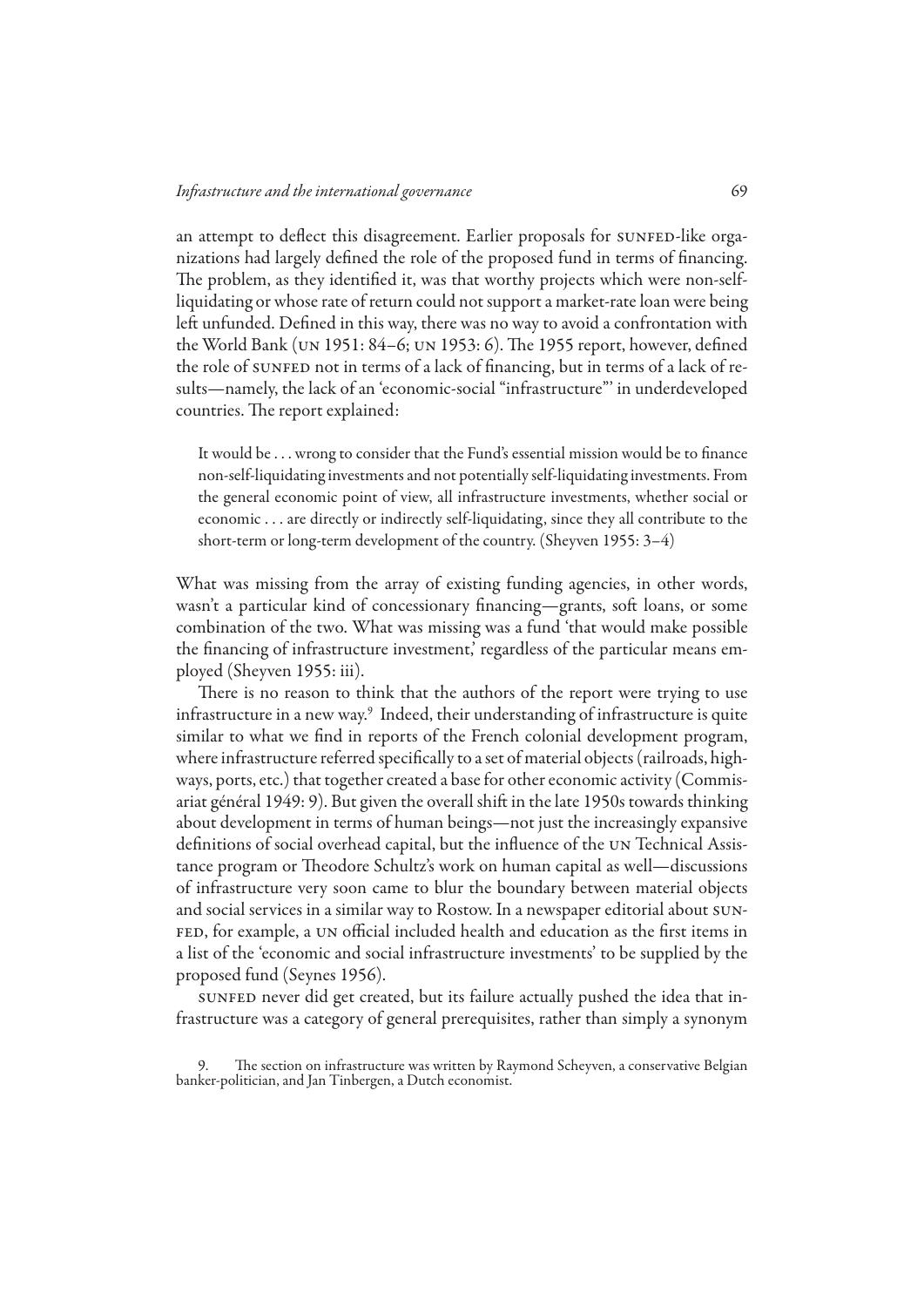for equipment or public works. In 1957, the United States brokered a compromise which created a un fund for more targeted types of technical assistance; it was known as the Special Fund; but it had no mandate for capital investment (Bhouraskar 2007). This move had two immediate consequences. First, it prompted un economists to frame the work of the new Special Fund in terms of non-material types of infrastructure. Especially important was Hans Singer's idea of 'preinvestment infrastructure'—'the human, technological, and data infrastructure' that could be created by the various un programs of training and research (Singer 1964: 21). Similarly, since many development pundits were unsatisfied with the Special Fund as a solution to the problem of concessionary finance, the continued calls for a new kind of institution also made use of a combined human–physical idea of infrastructure. The development administrator Robert Jackson framed the need for an International Development Authority in terms of both physical infrastructure and human infrastructure, while Barbara Ward called attention to India's need for an 'infrastructure of transport, power, education, and so forth' ( Jackson 1958: 55; Ward 1961: 130). Singer was explicit in linking these expansive ideas of infrastructure to the popular success of Rostow's take-off theory, arguing that both Rostow's 1960 book and the creation of the Special Fund were symptomatic of an increased emphasis on prerequisites, both human and physical, and a shift towards seeing the condition of underdevelopment as a temporal problem where different kinds of infrastructure were necessary at different stages (Singer 1960: 69).

By the beginning of the 1960s, the concept of infrastructure was ubiquitous in discussions of economic development—much more so than social overhead capital had ever been. It was used in newspapers and popular journalism, in scholarly writing, and in the official development plans created by individual countries or the World Bank.10 For economists, social overhead capital and infrastructure were essentially the same thing; they both inhabited the fuzzy middle ground between a static description of certain social costs and a dynamic understanding of the lumpiness and time-lag of certain large construction projects.11 In non-specialist writing, however, infrastructure became simply a synonym for prerequisite, a way to label all those things lacking in the underdeveloped world—that is, everything separating the state of underdevelopment from that of modernity. Infrastructure thus came in many flavors: the un constantly referred to 'economic and social infrastructure,' while social scientists discussed organizational, institutional, and sociological infrastructure (Myrdal 1960; Myint 1962; Krueger et al. 1989). Overall, the transition

11. This is how it is used in World Bank reports, for example.

<sup>10.</sup> By 1960, the word had been in use in English for a decade to describe the NATO construction program; it began to be more widely used after the UN General Assembly issued a resolution in late 1957 stressing the importance of economic and social infrastructure. The World Bank began using it in its country-analysis reports around 1962.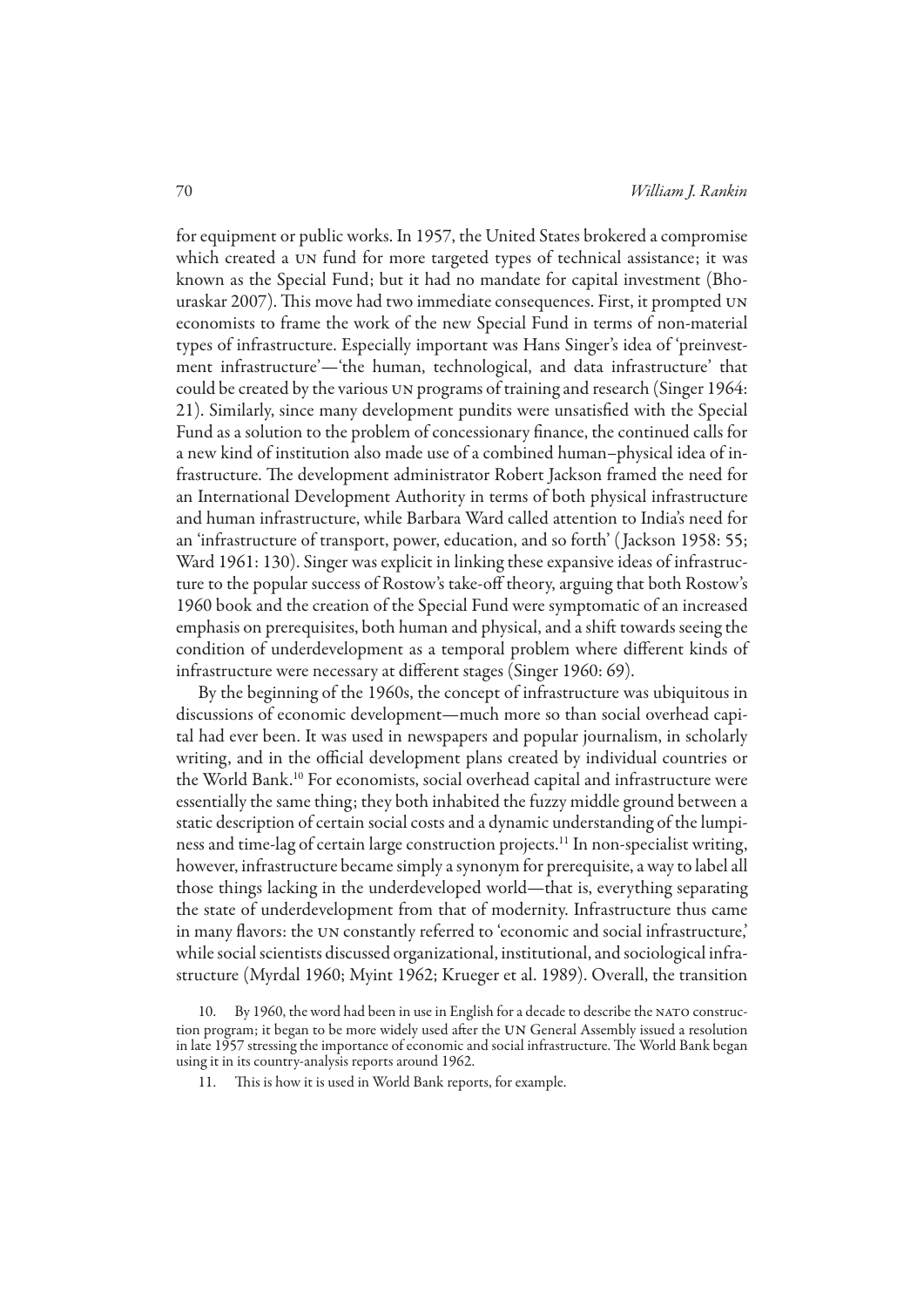from social overhead capital to infrastructure—that is, the semantic shift brought about through the politics of international aid—subordinated economic analysis and ideas of the state, making infrastructure seem more like a neutral description of various prerequisites to growth. Detached from the logic of cost–benefit analysis, infrastructure came to embrace a much wider range of meaning than social overhead capital, but at the same time it was even more closely associated with fixed, physical objects. The result was that intangible infrastructure (such as education) seemed to refer metaphorically to tangible infrastructures; use of the identical metaphor when describing railroads became unnoticed.

The irony here is that these essential ambiguities of definition and physicality—which still persist today—were the product of debates about economic development during a time when many economists and policy-makers were growing increasingly frustrated with the World Bank's exclusive emphasis on the financing of self-liquidating heavy-construction projects. In other words, the reification of social overhead capital into infrastructure was in fact a reaction against projects which we now see as quintessential examples of large-scale infrastructure. Infrastructure became a way of talking about the necessities of modernity without recourse to economics; but it could not do so without being tied to the early strategies of the Bank.

#### Infrastructure territoriality and materiality

The close alliance of the concept of infrastructure with changing attitudes towards economic development suggests two broader lessons. First is the relation between infrastructure and internationalism, or more broadly, the relation between infrastructure and new forms of post-colonial territoriality. I want to suggest that the close link between the modern category of infrastructure and international debates about development should not be taken as a coincidence. Instead, I would say that infrastructure only makes sense as part of the new international system created in the middle of the twentieth century.

At first glance, infrastructure seems like a relatively neutral geopolitical idea, or even one that reinforces territorialities of national consolidation. The idea of social overhead capital, after all, took the country as its natural unit; it reinforced the tendency to think of growth in terms of national economies, with clean divisions between domestic and foreign. The world system it implied was very much in keeping with the territoriality of the nineteenth century: the analogy between countries and businesses gave a clear division between a national inside of total control and an international outside of total anarchy.

The administration of international aid, however, worked at cross-purposes to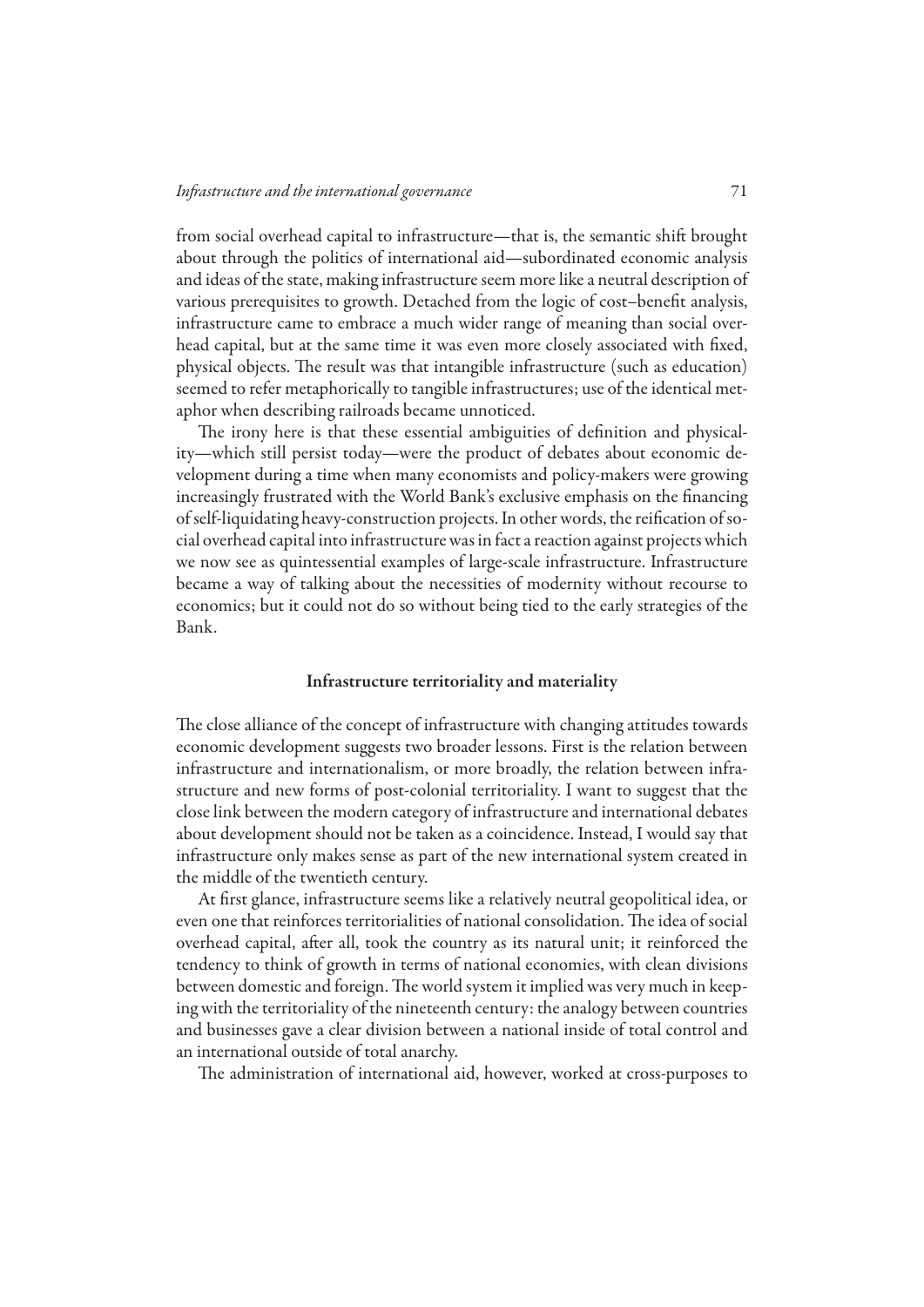this simple analogy. One of the central problems of development practice after Second World War involved new types of coordination: not only were there many international organizations whose efforts needed to be coordinated amongst themselves; but various development initiatives had to be coordinated at the country level as well. This gave rise to a new conflict between the geographical sovereignty of territorial states and the functional sovereignty of international organizations, with the bureaucratic expansionism and self-preservation instincts of both eliteled governments and technocratic international agencies furthering the tension. These new administrative alignments also provoked new geographies of planning, especially international river-basin development, regional training institutes, and continental mapping programs (Sharp 1952, 1961). The world system of postwar development coordination tended to regard territorial states more as administrative units for subdividing global initiatives than as self-contained political-economic agents.

Infrastructure was much more closely aligned with this latter system than the national units implied by social overhead accounting. The goal of the SUNFED proposal was to make an international organization that would have functional sovereignty over the financing of infrastructure, much like the World Health Organization had functional sovereignty over epidemics and vaccination. While not as radical as sunfer would have been, the various international development agencies that were put in place by the early 1960s mostly accomplished this goal: the creation of the International Development Authority as part of the World Bank and the creation of the Special Fund as the counterpart to the un Technical Assistance program gave both the Bank and the un the dual task of keeping their programs geographically balanced yet targeted enough to reward countries that best took advantage of aid. Infrastructure was a universalist concept with a particular territoriality: it could be used at any geographic scale, and could align with either administrative or economic geographies.

The second major lesson here concerns the materiality of infrastructure and the difficulty of defining it solely in terms of physical construction. Infrastructure seems like a concept with a core and a periphery: things like railroads and power plants are definitely infrastructure, while education and health sometimes make the cut and abstract notions of property rights and entrepreneurialism seem to stretch the concept to its limits. But this is not how infrastructure is actually deployed administratively. Government planning documents routinely include categories like social infrastructure; the recent Bush administration even defined national morale as a critical infrastructure of the United States (Moteff, Copeland and Fischer 2003). Rather than being defined through economic or engineering considerations, with heavy construction being somehow more infrastructural than other infrastructures,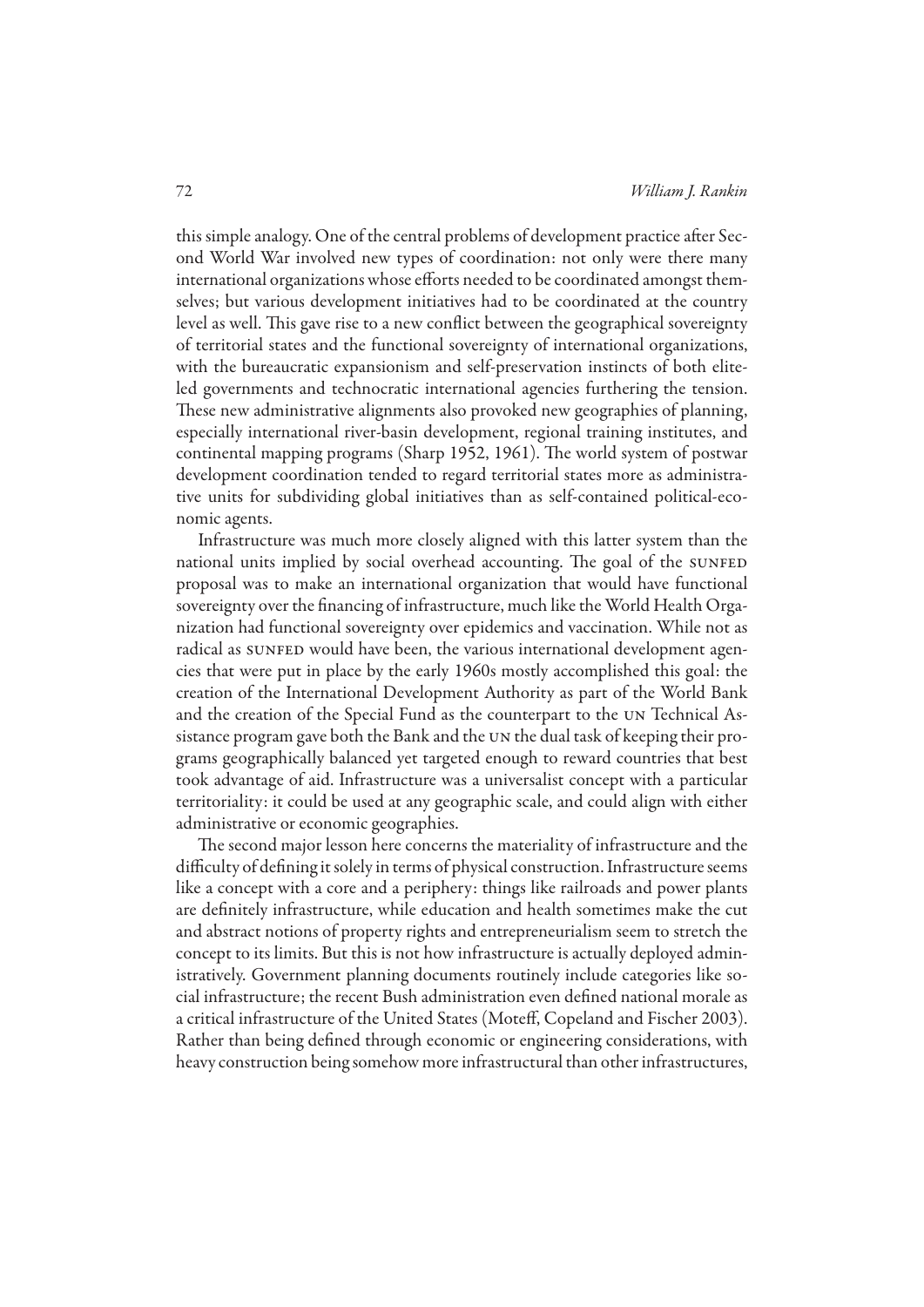the governmentality of infrastructure often reduces to no more than a justification of prerequisites, a normative (and at times seemingly arbitrary) judgment of what is necessary to achieve certain goals.

Being mindful of the history of infrastructure as a category—its roots in international development, its problematization of territoriality and materiality—does not mean that the category should be banished, or even that some other category should be used instead. Rather, I want to suggest that we pay closer attention to how the category is actually used by governments and international organizations, and resist the inclination to see intangible or non-economic infrastructures as conceptually novel, or to see their infrastructural status as any more metaphorical than that of large engineering systems. As a category created in the context of international debates about development—especially theories of staged growth through specific prerequisites—we should ask whether the normative judgments implied by infrastructure still align with our own ideas about economic development and sociopolitical modernity.

# Acknowledgements

This research was supported in part by a Graduate Research Fellowship from the United States National Science Foundation.

### About the author

William J. Rankin, doctoral candidate, Harvard University, departments of History of Science and Architecture, 1 Oxford St. Rm. 371, Cambridge ma 02138, United States. (Email: <wrankin@fas.harvard.edu>)

## References

- Adler, John (1952), 'The fiscal and monetary implementation of development programs,' *American Economic Review* 42 (2): 588–96.
- Arndt, H.W. (1973), 'Development economics before 1945,' in Jagdish Bhagwati and Richard S. Eckaus, eds., *Development and Planning: Essays in honour of*  Paul Rosenstein Rodan (Cambridge, Mass.: MIT Press), 13-29.
- Bhouraskar, Digambar (2007), *United Nations Development Aid* (New Delhi: Academic Foundation).
- Caustin, H.E. (1954), letter to Raymond Scheyven, 9 March, un Archives, rag 2/170-16, sunfer folder.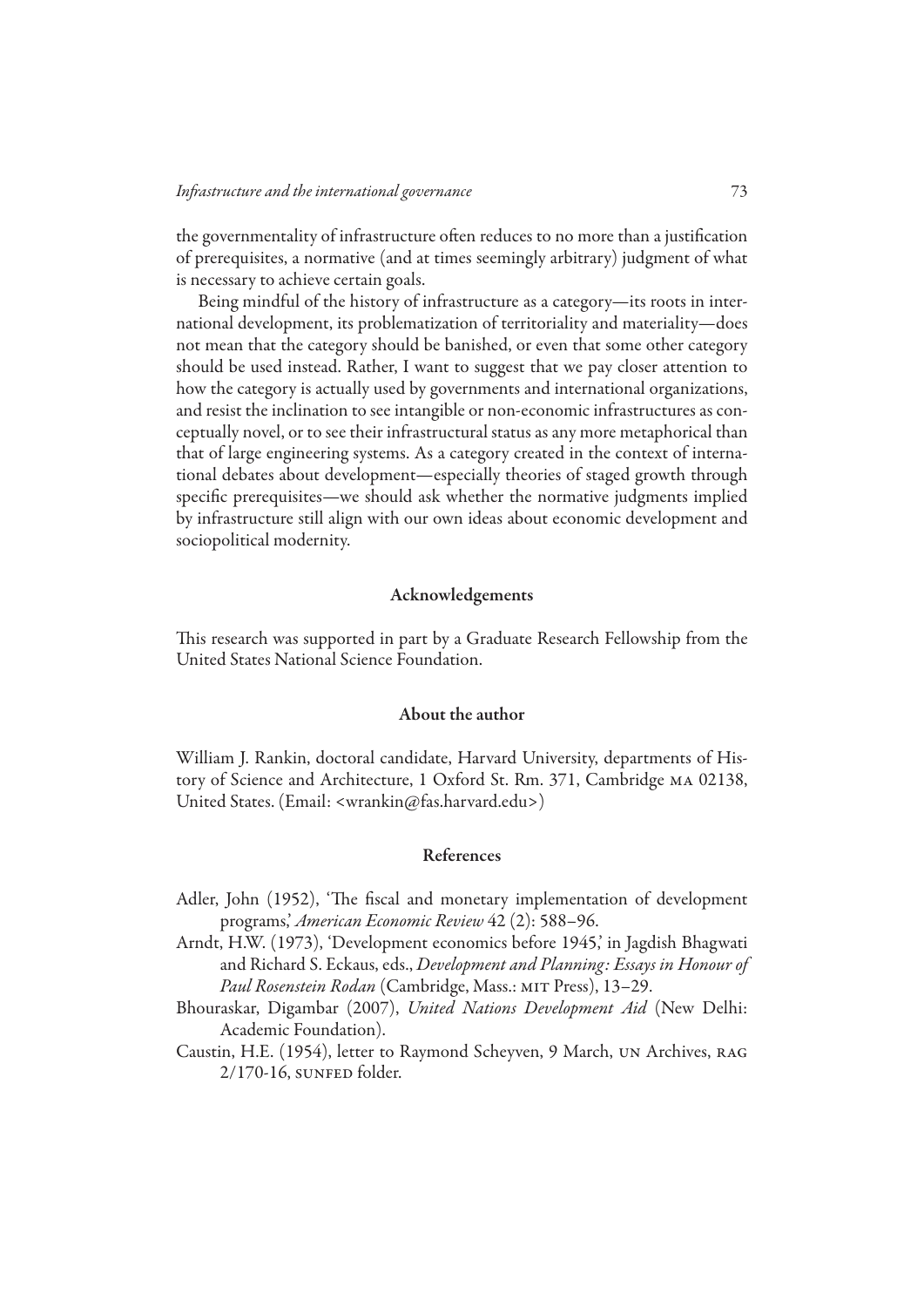- Clark, J.M. (1923), *Studies in the Economics of Overhead Costs* (Chicago: University of Chicago Press).
- Commissariat général du plan de modernisation et d'équipement (1949), *État des opérations du plan de modernisation de d'équipement: Outre Mer* (Paris).
- Curien, Nicolas (1993), '"Réseau": du mot au concept,' *Flux* 13–14: 52–5.
- Dupuy, Gabriel, ed. (1988), *Réseaux Territoriaux* (Caen: Paradigme).
- Gilman, Nils (2003), *Mandarins of the Future: Modernization Theory in Cold War America* (Baltimore: Johns Hopkins University Press).
- Ginsburg, Norton (1953), review of *A Problem for United States Foreign Policy*, in *Journal of Political Economy,* 61.
- Greenwald, Douglas (1965), *The McGraw Hill Dictionary of Modern Economics* (New York: McGraw-Hill).
- Hirschman, Albert (1958), *The Strategy of Economic Development* (New Haven: Yale University Press)
- Jackson, Robert (1958), 'An international development authority,' *Foreign Affairs*  37 (1): 54–68.
- Krueger, Anne O., Michalopoulos, Constantine, and Ruttan, Vernon W. (1989), *Aid and Development* (Baltimore: Johns Hopkins University Press).
- Laak, Dirk van (1999), Der Begriff 'Infrastruktur' und was er vor seiner Erfindung besagte', *Archiv für Begriffsgeschichte*, 41: 280–99.
- Mandelbaum, Kurt (1947), *The industrialisation of backward areas* (Oxford: Blackwell).
- Mason, Edward, and Asher, Robert (1973), *The World Bank Since Bretton Woods*  (Washington, DC: Brookings Institution).
- Meier, Gerald (2005), *Biography of a Subject: An Evolution of Development Economics* (New York: Oxford University Press).
- Mosca, Manuela (2006), 'On the origins of the concept of natural monopoly,' working paper (Lecce: Department of Economics, Università di Lecce), n<sup>o</sup> 92/45.
- Mosk, Sanford (1953), review of International Bank for Reconstruction and Development, *The Economic Development of Mexico*, in *Hispanic American Historical Review*, 33 (4): 565–7.
- Moteff, Copeland, and Fischer (2003), 'Critical infrastructures: What makes an infrastructure critical?', report for the Congress (Washington, DC: Congressional Research Service), nº RL31556.
- Myint, Hla (1962), 'Social flexibility, social discipline and economic growth,' working paper (Paris: UNESCO),  $n^{\circ}$  ss/sp/13.
- Myrdal, Gunnar (1960), *Beyond the Welfare State* (New Haven: Yale University Press).